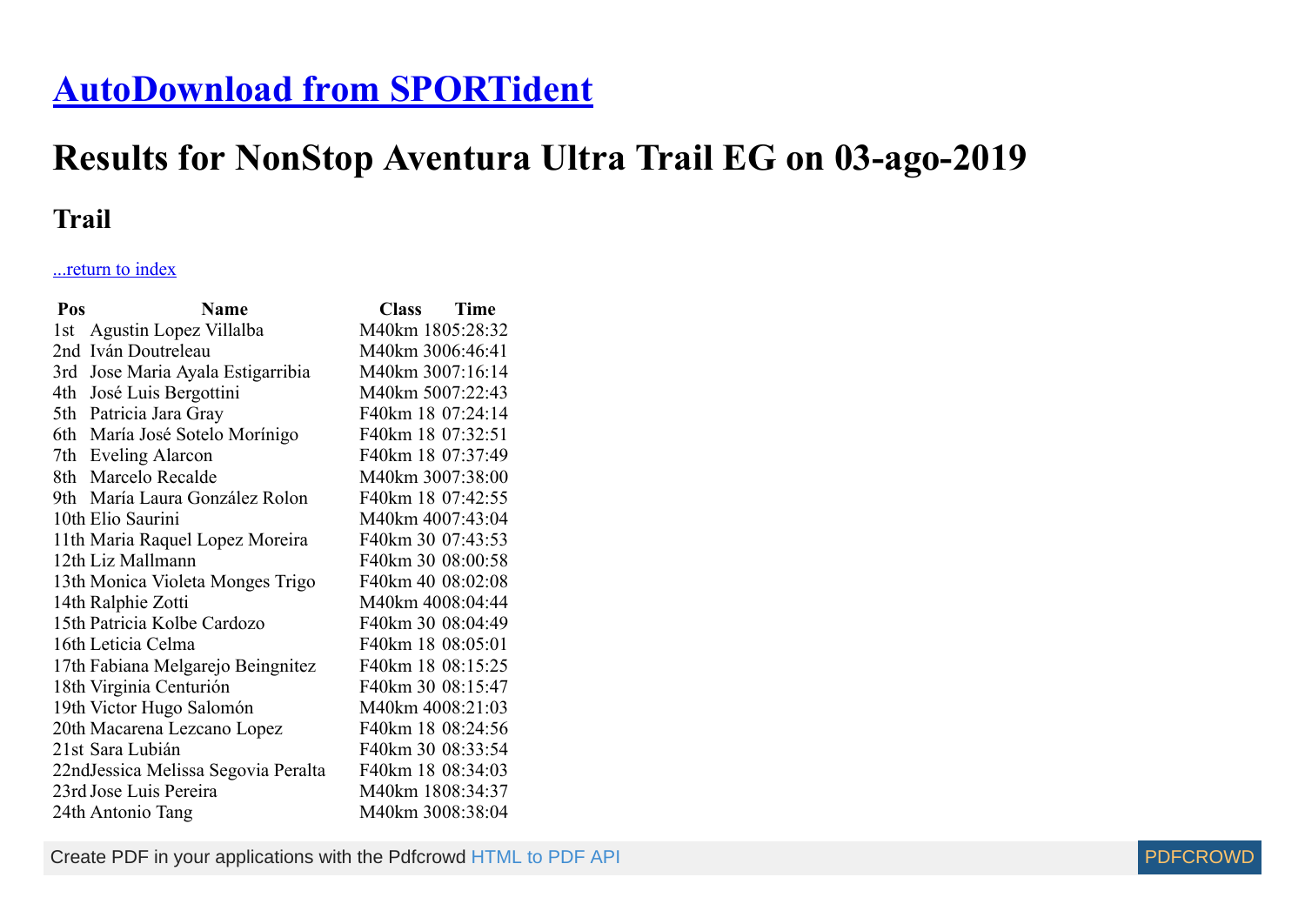| 25th Kike Velazquez                                   | M40km 3008:42:27  |
|-------------------------------------------------------|-------------------|
| 26th Julio C. Salomón                                 | M40km 6008:46:35  |
| 27th Natalie Romero Ferreira                          | F40km 30 08:49:10 |
| 28th Yanil Vallejos                                   | F40km 30 09:02:11 |
| 29th Diego Bittar Torres                              | M40km 3009:02:21  |
| 30th Pedro Humberto Martinez Coronel M40km 1809:02:22 |                   |
| 31st Oscar David Centurión ArzamendiaM40km 3009:07:16 |                   |
| 32ndJavier Melgarejo                                  | M40km 4009:07:18  |
| 33rd Adriana Vaz                                      | F40km 40 09:25:04 |
| 34th Oscar Cano                                       | M40km 4009:25:06  |
| 35th Daniela Villate                                  | F40km 18 09:29:52 |
| 36th Marcos Rolon                                     | M40km 4009:33:29  |
| 37th Adolfo Federico Escobar Damus                    | M40km 4009:35:52  |
| 38th Tania Fernandez                                  | F40km 18 09:52:57 |
| 39th Guillermo Yegros Piris                           | M40km 3009:55:49  |
| 40th Leticia Ayala                                    | F40km 30 09:57:36 |
| 41st Liz Acuwa Colman                                 | F40km 30 09:57:38 |
| 42ndLourdes Torales                                   | F40km 30 10:06:12 |
| 43rd Ruth Evelin Samaniego Nuwez                      | F40km 18 10:08:27 |
| 44th Rafael Gonzalo Barragan                          | M40km 3010:26:32  |
| 45th César Bergottini                                 | M40km 4010:28:10  |
| 46th Joel David Amarilla Riveros                      | M40km 3010:28:38  |
| 47th Miriam Sanabria                                  | F40km 30 10:33:31 |
| 48th Alejandra Montiel                                | F40km 30 10:50:30 |
| 49th Aymara Coronel                                   | F40km 18 10:50:33 |
| 50th Victor Galeano                                   | M40km 3012:02:35  |
| 51st María Lucila Bedoya Escribá                      | F40km 30 12:02:38 |
| 52ndJosé Antonio Montorfano                           | F40km 18 12:02:42 |
| 53rd Marianela Penzo                                  | F40km 30 12:18:30 |
| 54th Oscar Mongelos                                   | M40km 5012:18:32  |
| 55th Marta Elizabeth Miranda Bord®n                   | F40km 30 12:44:15 |
| 56th Sixto Benegas                                    | M40km 3012:44:18  |
| 57th Nelson Barreto                                   | M40km 4012:44:21  |
| 58th Maria Maldonado                                  | F40km 40 12:54:30 |
| 59th Maria Elena Coll                                 | F40km 50 12:59:29 |
| dnf Hector Cabral                                     | M40km 40          |
| AutoDownload from <b>SPORTident</b>                   |                   |